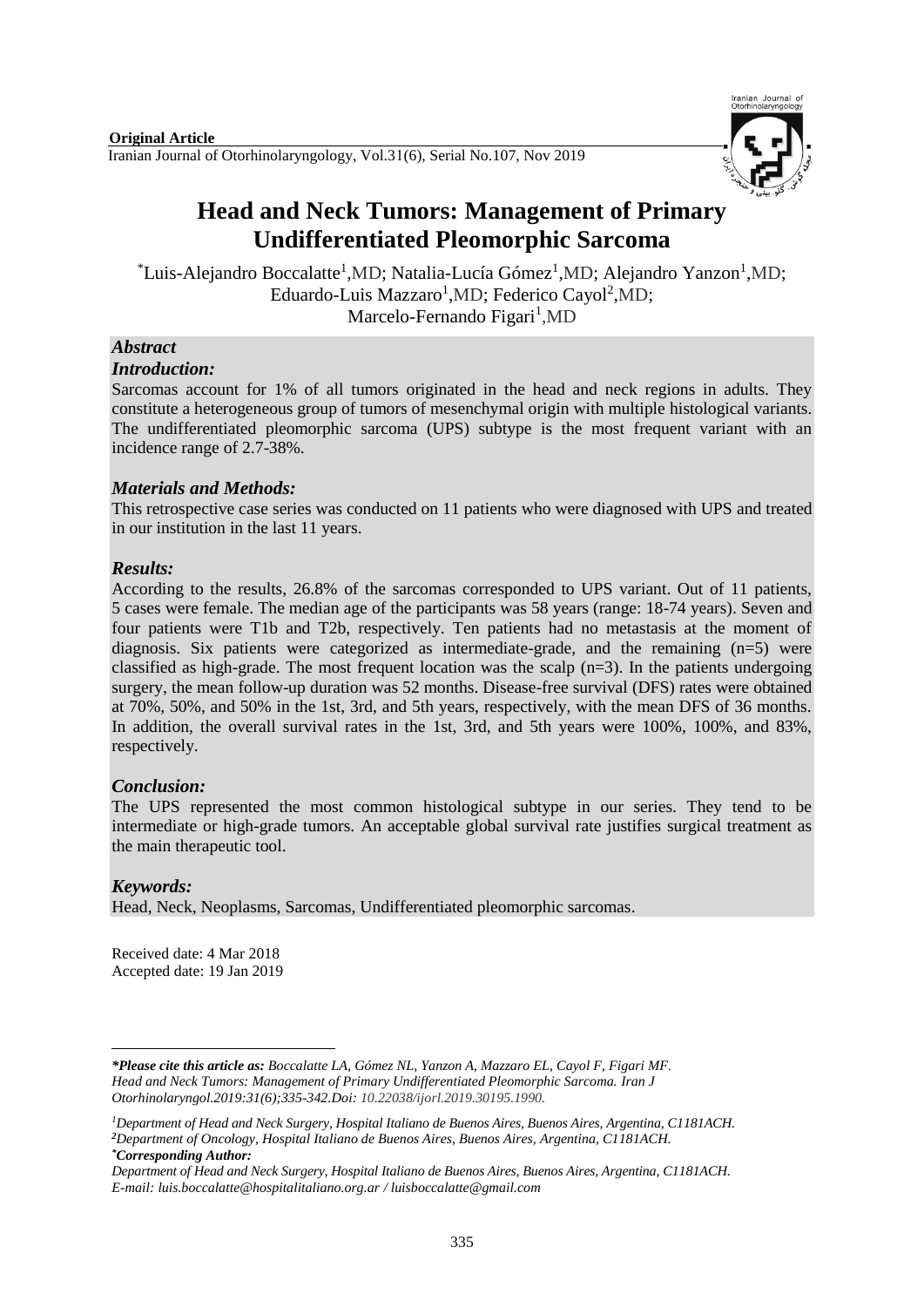### *Introduction*

Sarcomas represent approximately 1% of the tumors in adult population (1,2).Approximately, 80% of these tumors originate in the soft tissues, and the remaining (20%) develop in the bone and cartilage (3). Soft tissue sarcomas mostly affect the adult population (80%) (4). Based on the evidence, 5-15% of all sarcomas in adults are found on the neck and head.

Sarcomas constitute a heterogeneous group of mesenchymal-origin malignant tumors, with multiple histologic variants (5). The malignant fibrous histiocytoma (MFH), a sarcoma subtype, was described for the first time in an international bibliography in 1961. According to Kauffman and Stout (6), MFH is formed by a proliferation of histiocytes with a storiform growth pattern. By 1977, MFH was considered the most common soft tissue sarcoma.

In 2002, the World Health Organization eliminated MFH as an entity with a diagnostic category. Thereafter, this type of neoplasm was included in a group called undifferentiated pleomorphic sarcoma (UPS), also known as nonspecified undifferentiated pleomorphic sarcomas (7,8). This new name was based on a large number of series in the international literature (9-12), which suggested that MFH is the final common route of different tumors that experience a progressive evolution towards cellular dedifferentiation.

The UPS tends to occur in male patients within 50-70 years of age. They are most commonly found in the lower limbs, upper limbs, and retroperitoneum. Based on different published series (13-15), UPS accounts for 2.7- 38% of the primary head and neck sarcomas. The normal therapeutic approach for UPS includes surgical treatment; however, radiotherapy (RTD) and/or chemotherapy (CMT) are also applied in some cases.

Given the rarity of UPS, there are few reports that solely include this histological subtype; accordingly, the data regarding the surgical treatment of this malignancy are limited and contradictory.

With this background in mind, the present study was conducted to analyze a series of patients with primary head and neck UPS diagnosis and assess their clinical presentations, therapeutic outcome, follow-up, mortality, overall survival, and disease-free survival (DFS).

#### *Materials and Methods*

A retrospective observational analysis was performed on a prospective record database and digital clinical records. Research approval was obtained from the Research Protocols Ethics Committee of our hospital. In addition, the consent of all the patients who participated in the paper was obtained. Patients treated in the head and neck surgical department over the last 11 years (i.e., 2006-2017) were included in the analysis. They had been diagnosed with primary head and neck UPS and had received surgical treatment. The patients with UPS diagnosis receiving a definitive treatment outside our institution were excluded from the study.

Prior to the surgical intervention, all patients were staged in the surgery department through the computed tomography (CT) of the craniofacial mass, neck, and thorax using intravenous contrast. The CT was also used to identify the bone disease; in addition, nuclear magnetic resonance (NMR) imaging was applied to delimit the compromise of the soft tissues. All patients were presented in the multidisciplinary head and neck oncological committee to determine the need for performing further staging studies and the best therapeutic option. The positron emissions tomography/CT (PET/CT) was not routinely used upon diagnosis.

After staging the patients and discussing the cases in the committee, neoadjuvant treatment with RTD and/or CMT was indicated for the tumors deemed unresectable in order to reduce the tumoral mass and make them operable. The most commonly used CMT drug was adriamycin, combined with cisplatin. The neoadjuvant CMT indication was established depending on the tumor size, tumor histological degree, and need for reducing the tumor size before the surgery. The criteria used by our team, based on the oncological committee, to perform adjuvant RTD considered the resections of the positive or marginal margins, tumor size, and high-degree tumors. Marginal resection was defined as a distance of less than 5 mm between the tumor and positive margin where they were in contact with the tumor.

The data collected in the current study included demographic information, tumor characteristics, form of presentation, tumor location, and therapeutic approaches. The tumor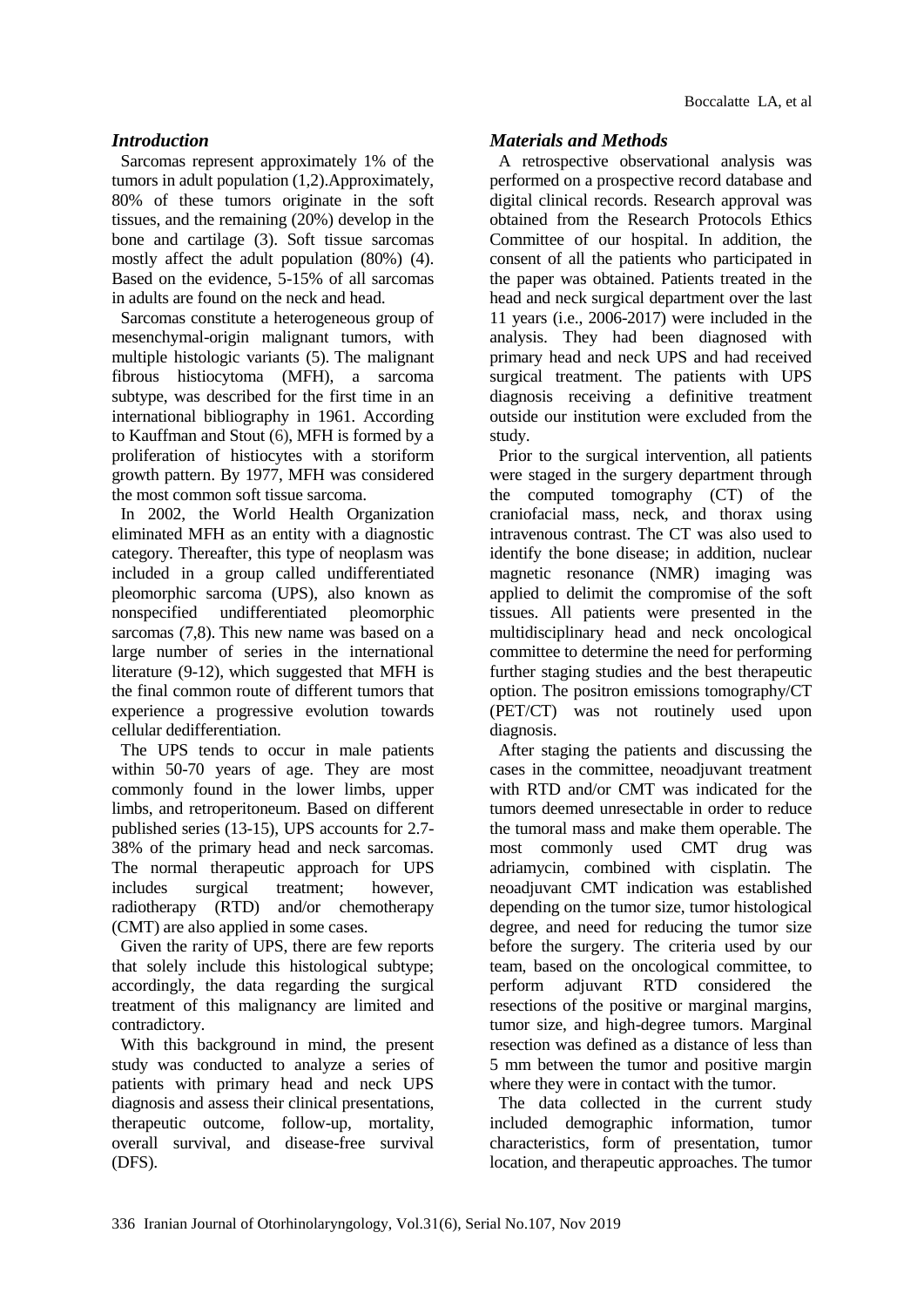Head and Neck Undifferentiated Pleomorphic Sarcomas

size was determined by CT scan prior to surgical resection or before the initiation of the neoadjuvant treatment. In addition, the postoperative complications were recorded using the Dindo-Clavien classification (16). Postoperative mortality was defined as death caused for any reasons within 30 days of the surgical procedure. The oncological follow-up comprised an outpatient clinical assessment, as well as routine laboratory and imaging assessments (e.g., CT or NMR), performed 1 month after the surgery and every 3 months after that for the first two years, as well as every 6 months after the final follow-up session. The PET/CT was not routinely used in the followup. This was performed on a patient-by-patient basis. The assessed survival parameters included overall survival defined as the time from the surgery to the date of death for any reasons or the last follow-up session and DFS defined as the time from the surgery to the date of recurrence or last contact.

#### *Statistical analysis*

 The quantitative data were expressed as median and range while the categorical variables were presented as absolute and relative frequencies. The DFS and overall survival were calculated using the Kaplan-Meier method. The STATA software (version 13) was used for statistical analysis.

#### *Results*

A total of 41 patients diagnosed with primary head and neck sarcoma were treated in our department between January 2006 and October 2017, representing 0.4% of all the patients managed within this period. Out of 41 patient, 11 (36.8%) cases had UPS histological variant, and no patient was excluded (Fig.1). Table 1 presents the demographic data, basal characteristics of the tumor, form of the clinical presentation, and prior treatments of the investigated patients.

**Table 1:** Demographic characteristics, clinical presentation, and previous treatments of cases with undifferentiated pleomorphic sarcomas

| Case $n^{\circ}$ | Age<br>(years) | Gender      | <b>Size</b><br>(cm) | <b>Histological</b><br>grade<br>(FNA) | <b>Radiation</b><br>-induced | T/N/<br>$\mathbf{M}$ | Localiza-<br>tion                | <b>Clinical</b><br><b>Presentation</b> | <b>Previous</b><br><b>Surgery</b> | <b>Previous</b><br><b>RDT</b> or<br><b>CMT</b> |
|------------------|----------------|-------------|---------------------|---------------------------------------|------------------------------|----------------------|----------------------------------|----------------------------------------|-----------------------------------|------------------------------------------------|
| $\mathbf{1}$     | 66             | M           | 5.6                 | High                                  | No                           | 2b/0/0               | Skull<br>base/mastoid<br>process | FP                                     | No                                | No                                             |
| $\mathbf{2}$     | 58             | $\mathbf M$ | 2.5                 | Intermediate                          | Yes                          | 1b/0/0               | Maxilla                          | $\mathbf T$                            | Resection                         | Yes                                            |
| 3                | 52             | $\mathbf M$ | 6                   | High                                  | No                           | 2b/0/0               | Maxilla                          | $\mathbf T$                            | No                                | No                                             |
| 4                | 60             | $\mathbf F$ | 2                   | High                                  | No                           | 1b/1/0               | Tongue                           | $\mathbf T$                            | No                                | No                                             |
| 5                | 56             | $\mathbf M$ | 11                  | High                                  | No                           | 2b/0/0               | Supraclavicula<br>r fossa        | $\mathbf T$                            | No                                | No                                             |
| 6                | 65             | $\mathbf F$ | 3                   | Intermediate                          | Yes                          | 1b/0/0               | Parotid gland                    | $\mathbf T$                            | No                                | No                                             |
| 7                | 59             | $\mathbf M$ | 3.5                 | Intermediate                          | No                           | 1b/0/0               | Scalp                            | $\mathbf T$                            | Resection                         | No                                             |
| 8                | 49             | $\mathbf F$ | 15                  | High                                  | No                           | 2b/0/0               | Scalp                            | $\mathbf T$                            | Resection                         | Yes                                            |
| 9                | 33             | $\mathbf F$ | 1.25                | Intermediate                          | No                           | 1b/0/0               | Zygomatic<br>arch                | $\mathbf T$                            | No                                | No                                             |
| 10               | 13             | $\rm F$     | 3.5                 | Intermediate                          | No                           | 1b/0/0               | Orbital fossa                    | $\mathbf T$                            | Resection                         | N <sub>o</sub>                                 |
| 11               | 74             | M           | 2.3                 | Intermediate                          | No                           | 1b/0/0               | Scalp                            | T                                      | No                                | No                                             |

**TNM:** for soft tissue sarcomas and rhabdomyosarcoma: **TX**: primary tumor cannot be evaluated, **T0**: there is no evidence of a primary tumor, **T1:** < 5 cm, **T2:** > 5 cm. **T1–2a:** superficial tumor (over the fascia), **T1–2b:** deep tumor (under the fascia), **NX:** regional lymph nodes cannot be evaluated, **N0**: negative regional lymph nodes, **N1:** positive regional lymph nodes, **M0:** no metastasis, **M1a:** lung metastasis, **M1b:** metastases in another part of the body<sup>17</sup> , **FP:** facial paralysis, **T:** tumor, **RT:** radiotherapy, **FNA:** fine needle aspiration, **CT scan:** computed tomography scan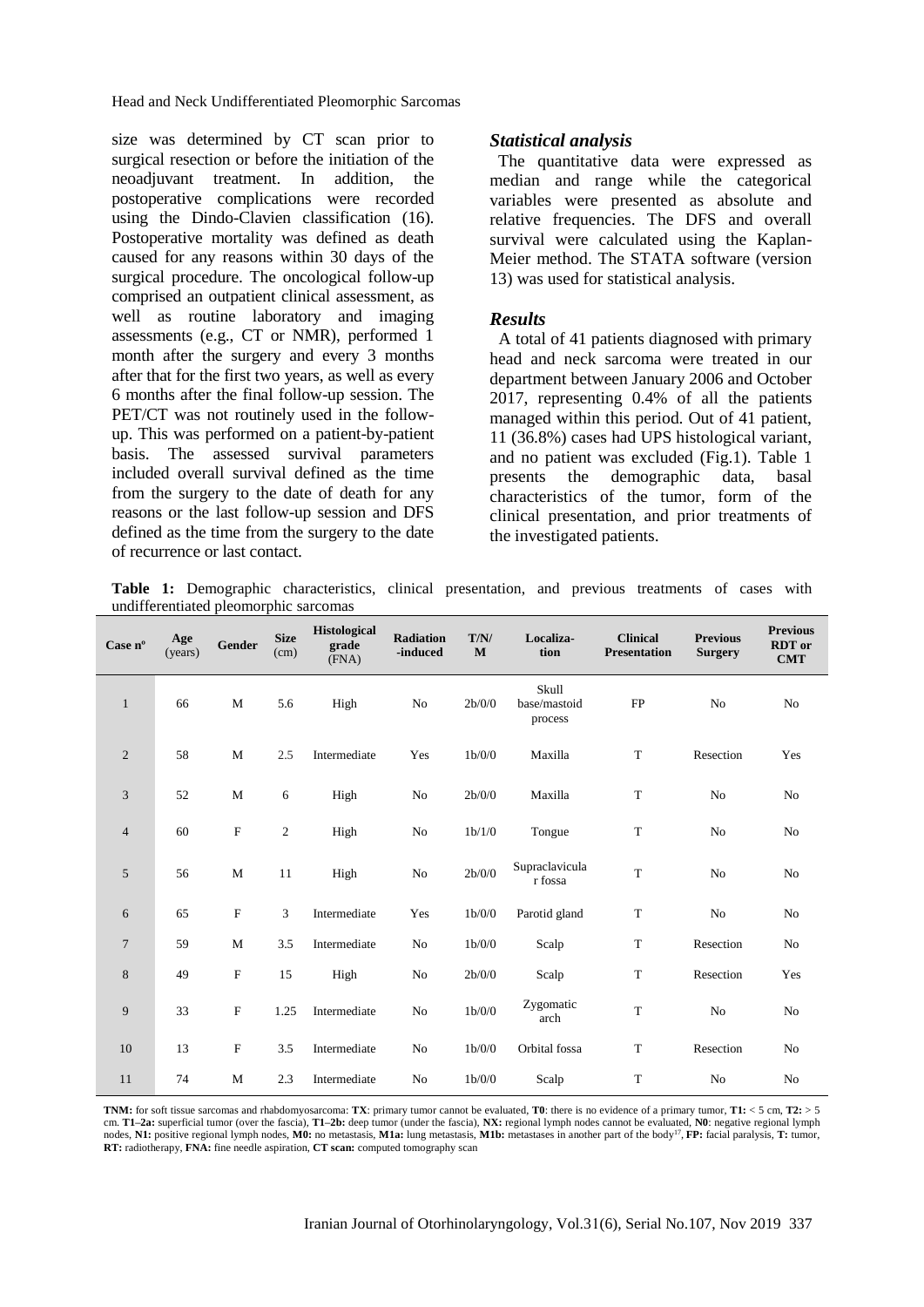

**Fig 1:** Histologic characteristic of UPS A) Photomicrograph showing tumor cells arranged as a solid tumor with perineural invasion (H and E, x 10). B) Elongated cells with irregular nuclei. Mitosis are also seen (H and E, x 40). C) Bizarre nuclei 8 H and E, x 40) D)Tumoral necrotic foci (H and E, x 10).

Out of the 11 patients, 5 cases were female, and the median age of the participants was 58 years (age range: 13-74 years). The average tumor size was 5.05 cm (range: 1.25-15 cm), and the scalp was the most commonly affected location (n=3), followed by the upper jawbone (n=2; Fig' s 2-3). Four patients had recurrences and were subjected to surgeries in other centers.

Nine patients were operated without neoadjuvant treatment. Two patients, with large tumors, underwent neoadjuvant CMT-RDT due to doubts about the feasibility of resection. One of them had a limited response to neoadjuvant therapy, which led to tumor progression, followed by death without surgical treatment. The remaining one had a good response to treatment, making a surgical approach possible. Table 2 summarizes the type of performed surgery, type of reconstruction, flap used, and state of the margins in the 10 patients undergoing the operation.



**Fig 2:** CT of the head and neck showing UPS in different locations. A) UPS located in the left maxilla. B) UPS sited in the scalp.



**Fig 3:** Head and neck MRI showing am UPS located in the right supraclavicular fossa.

All the resections made were ended with free margins (R0 resection; Fig' s 4,5). In this regard, 6 out of the 10 resections were marginal. Six patients received RDT as an adjuvant treatment; in addition, two patients received adjuvant CMT-RDT. The postoperative morbidity rate was 10% since a patient developed pulmonary thromboembolism and required intensive care. However, no local complications were recorded in terms of the resection site, flaps, or donor sites. There was also no mortal complication.



**Fig 4:** UPS situated in the right maxilla compromising the orbital fossa in a male patient that required a maxillectomy with orbital exenteration.



**Fig 5:** UPS situated in the right maxilla compromising the orbital fossa in a 58-year-old male patient. A maxillectomy with orbital exenteration was performed. A) The picture shows the harvesting of the latissimus dorsi myocutaneous flap. B) Final results of reconstructive procedure.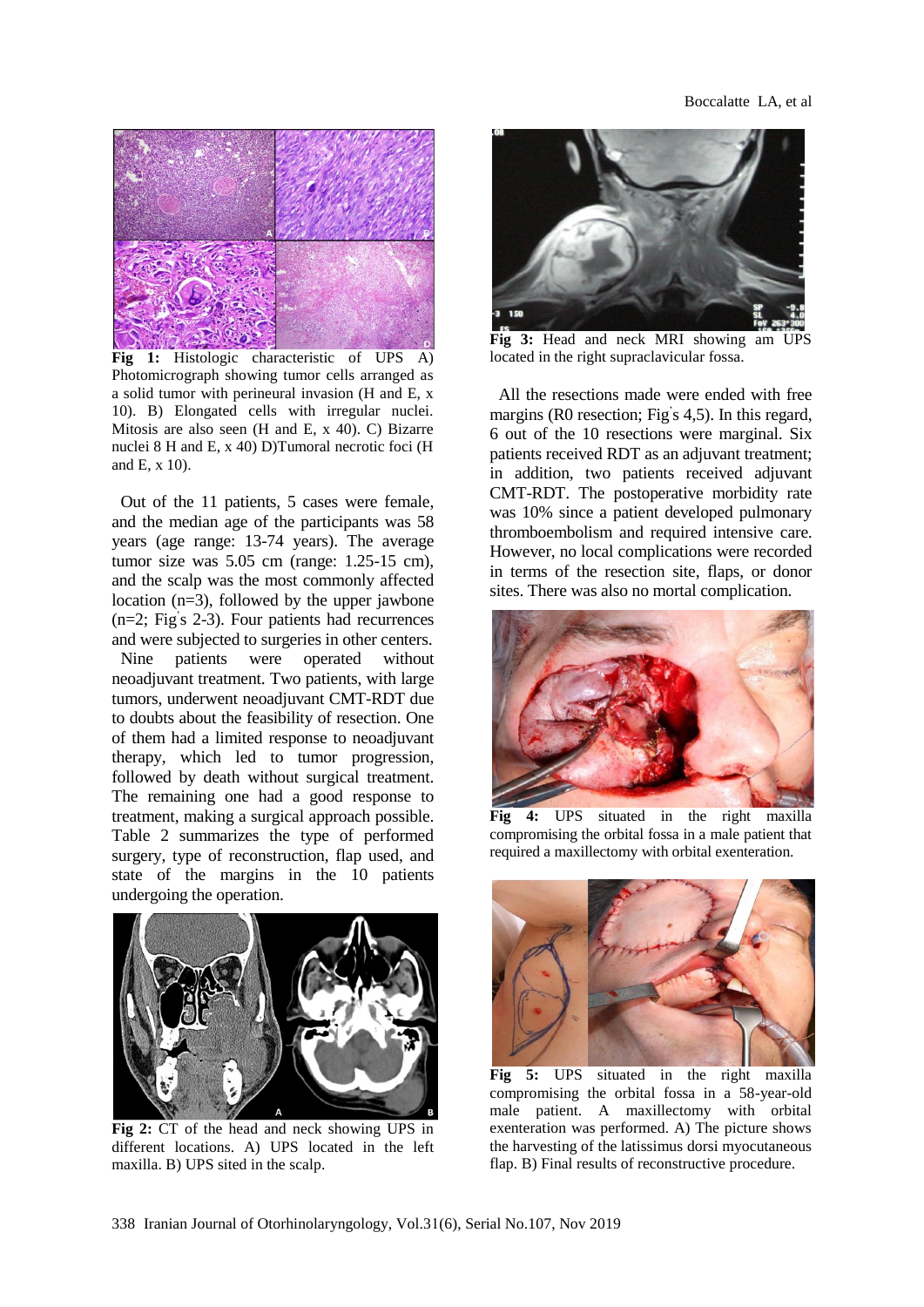Head and Neck Undifferentiated Pleomorphic Sarcomas

The mean follow-up duration was 52 months in the patients undergoing the operation. Three and two patients had a relapse at local and distance levels, respectively, and the remaining ones had local and regional relapses. The 1-, 3-, and 5-year DFS rates were 70%, 50%, and 50%, respectively; in this regard, the average DFS was obtained at 36 months. In addition, the 1-, 3-, and 5-year overall survival rates were estimated at 100%, 100%, and 83%, respectively (Table*.*2). Only one patient died after developing a distant disease.

**Table 2:** Analysis of patients with undifferentiated pleomorphic sarcoma that were surgically treated in terms of recurrence, disease-free survival, mortality, and follow-up.

| Case<br>No.    | <b>Surgery</b>           | Type of<br>surgery   | <b>Reconstruction</b> | Type of flap  | <b>Margins</b> | Recurrence     | <b>DFS</b><br>(months)   | <b>Status</b> | <b>Follow-up</b><br>(months) |
|----------------|--------------------------|----------------------|-----------------------|---------------|----------------|----------------|--------------------------|---------------|------------------------------|
| $\mathbf{1}$   | Yes                      | Temporale<br>ctomy   | Pediculated flap      | Temporal flap | Marginal       | Yes            | 8                        | Alive         | 10                           |
| 2              | Yes                      | Maxilecto<br>my      | Free flap             | <b>ALT</b>    | Marginal       | Yes            | 21                       | Dead          | 40                           |
| $\mathfrak{Z}$ | $\overline{\phantom{0}}$ | ÷,                   |                       |               |                | $\overline{a}$ | $\overline{\phantom{a}}$ |               | -                            |
| $\overline{4}$ | Yes                      | En bloc<br>resection | Rotation flap         | None          | Marginal       | Yes            | $\overline{4}$           | Alive         | 8                            |
| 5              | Yes                      | En bloc<br>resection | Pediculated flap      | <b>PMMF</b>   | Marginal       | No             | 79                       | Alive         | 79                           |
| 6              | Yes                      | Parotidecto<br>my    | Primary closure       | None          | Marginal       | No             | 45                       | Alive         | 45                           |
| $\overline{7}$ | Yes                      | En bloc<br>resection | Free flap             | <b>ALT</b>    | Negative       | No             | 89                       | Alive         | 89                           |
| 8              | Yes                      | En bloc<br>resection | Free flap             | <b>LDMF</b>   | Negative       | Yes            | $\sqrt{3}$               | Alive         | 20                           |
| 9              | Yes                      | En bloc<br>resection | Rotation flap         | None          | Negative       | No             | 115                      | Alive         | 115                          |
| 10             | Yes                      | En bloc<br>resection | Free flap             | <b>ALT</b>    | Marginal       | Yes            | 98                       | Alive         | 122                          |
| 11             | Yes                      | En bloc<br>resection | Primary closure       | None          | Marginal       | Yes            | 36                       | Alive         | 37                           |

**ALT:** anterolateral thigh flap, **PMMF:** pectoralis major myocutaneous flap, **LDMF:** latissimus dorsi myocutaneous flap, **DFS:** disease-free survival Case 3 was unresectable and subjected to primary chemotherapy-radiotherapy

#### *Discussion*

There are numerous case series about sarcomas (but not exclusively UPS) in the current literature. Large case series investigating the neck and head sarcomas series constitute the grounds for discussion in this area. The MFH (i.e., UPS subtype) was the most common subtype in these series. The UPS tends to occur in male patients within the age range of 50-70. They are most commonly found in the lower limbs, upper limbs, and retroperitoneum. The incidence rate of UPS in our series was obtained at 26.8%. In a case series conducted on 17 cases with the neck and

head MFH by Hardison et al*.*(18), the most commonly affected location was the scalp, and 66% of these tumors were classified as having a high histological degree. In our series, three tumors were located on the scalp, representing the most common location, followed by the upper jaw  $(n=2)$ . Unlike in the study by Hardison et al.  $(18)$ , in the current study, the predominant histological degree was intermediate (n=6).

Similar to our study, Barosa investigating 29 cases of primary neck and head soft tissue sarcomas reported that the most common manifestation form of this type of tumor was a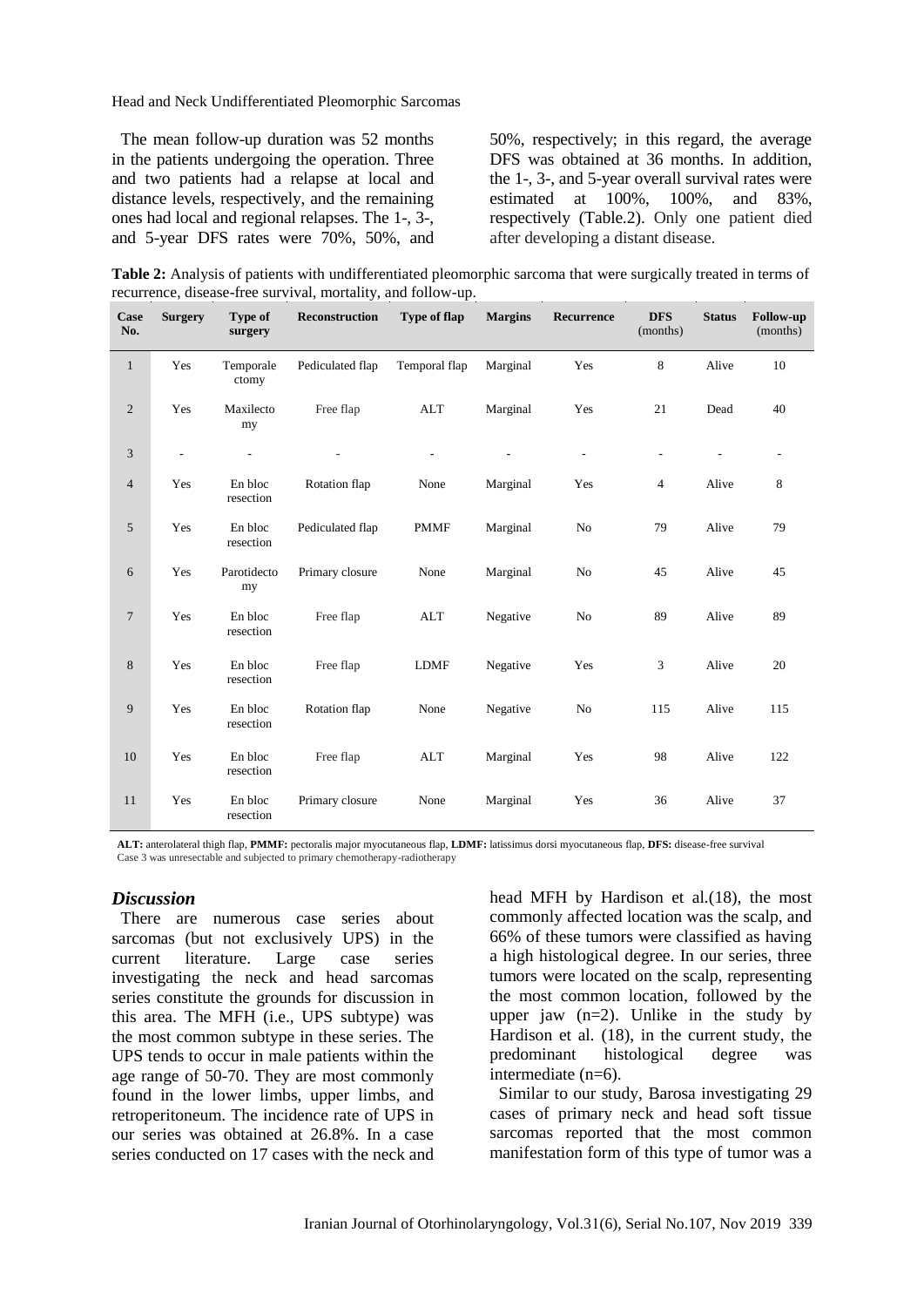tumoral mass growing in just a few weeks or months (13,14,19). In the current study, 10 of the 11 tumoral masses were located in different locations, and just one was located at the base of the cranium manifesting as facial paralysis. In the series reported by Barosa (19), the osteosarcoma was the most common tumor.

For staging the UPS, as for the rest of the sarcomas, the CT of the craniofacial mass, neck, and thorax with intravenous contrast is applied. The NMR is used to determine the compromise of the soft tissues. The studies about the use of PET/CT in sarcomas have shown that the standardized uptake values proportionally correlate with the histological degree, aggressiveness, and mortality  $(20)$ . The PET/CT is a method with high sensitivity; however, this modality is not specific for the diagnosis of sarcomas. Several investigations have attempted to define the role of this approach (20-22); however, the use of this modality remains controversial (23-25). Since the investigation of our series began 11 years ago, routine PET was not used in all cases. In a study investigating the reconstructive outcomes in patients with neck and head sarcoma, among whom MFH was the second most common sarcoma subtype after spinocellular tumors (26), the anterolateral thigh flap (ATF) was the most commonly used flap. In our series, 2 out of 11 patients were reconstructed with anterolateral thigh flaps.

The therapeutic pillars of the sarcoma include surgical treatment, RDT and/or CMT. The RDT has been clearly shown to be capable of reducing the incidence of local recurrence; accordingly, it is considered a key part of UPS treatment (27,28). According to the literature, RDT in the head and neck sarcomas is indicated if facing histological high-degree tumors, positive surgical margins, lesions over 5 cm, and/or recurrent lesions (29). In our institution, the same criteria exist for the use of adjuvant RDT; however, these patients are always discussed in the oncological committee. The most serious complication is the appearance of radio-induced sarcomas (less than 5%) (30-32), which appeared in 2 cases in our series.

According to the series published by Peng et al*.* (13), the use of neoadjuvant or adjuvant CMT continues to be debated. In a metaanalysis (33), it wasreported that the addition of

CMT improved the global survival in less than 10% of the cases. Studies with more limited evidence have shown an increase in IFS with ifosfamide and doxorubicin (34,35). Finally, Peng et al. (13) stated that CMT is a strategy used in high-degree sarcomas and would reduce the risk of recurrence in soft tissue type localized sarcomas (36). Tran et al*.* (37) proposed that unresectable sarcomas, sarcomas extending to unusual anatomical sites (e.g., the base of the cranium), and/or aggressive sarcomas could benefit from chemotherapy treatment. The CMT drugs used by our service include adriamycin plus ifosfamide or platin plus adriamycin, which were decided upon in the tumor committee. Among the prognostic factors, the age of  $> 60$  years, tumor size of  $> 5$ cm, deep locations, and high histological degree have been described as unfavorable. The status of the margins and tumor histologic degree are associated with the recurrence-free survival, while the histologic degree and age affect the global survival (2,3).

The rate of the local recurrence of all soft tissue sarcomas varies from 20% to 30% (38). This rate is higher among the patients with the neck and head sarcomas. Local recurrence is associated with close or positive margins, high-grade tumors, and tumor size of  $> 5$  cm. In our series, the one- and two-year local recurrence rates were 11.5% and 22.7%, respectively. This rate was associated with oral cavity and mandible involvement, close or positive margins, and radio-induced sarcomas. Most of the recurrences occur in the first two years of follow-up, similar to our series where the DFS by one year is 70%, falling to 50% for years 3 and 5.

In our series, the presence of multiple cases of positive or close margin after surgical removal was due to the tumor size and its difficult localization within the head and neck. Our follow-up included clinical examination and image study (e.g., CT or NMR). Most of the recurrences located at a local level can be resolved with surgical treatment, thereby prolonging the survival (39,40).

The 5-year DFS rate in our series was 50%. This rate oscillates between 34% and 70% in the published series (38,41,42). In the analysis of the SEER database (13), the 5-survival rate was estimated at 60%. This is possibly due to the difficulty of achieving free margins given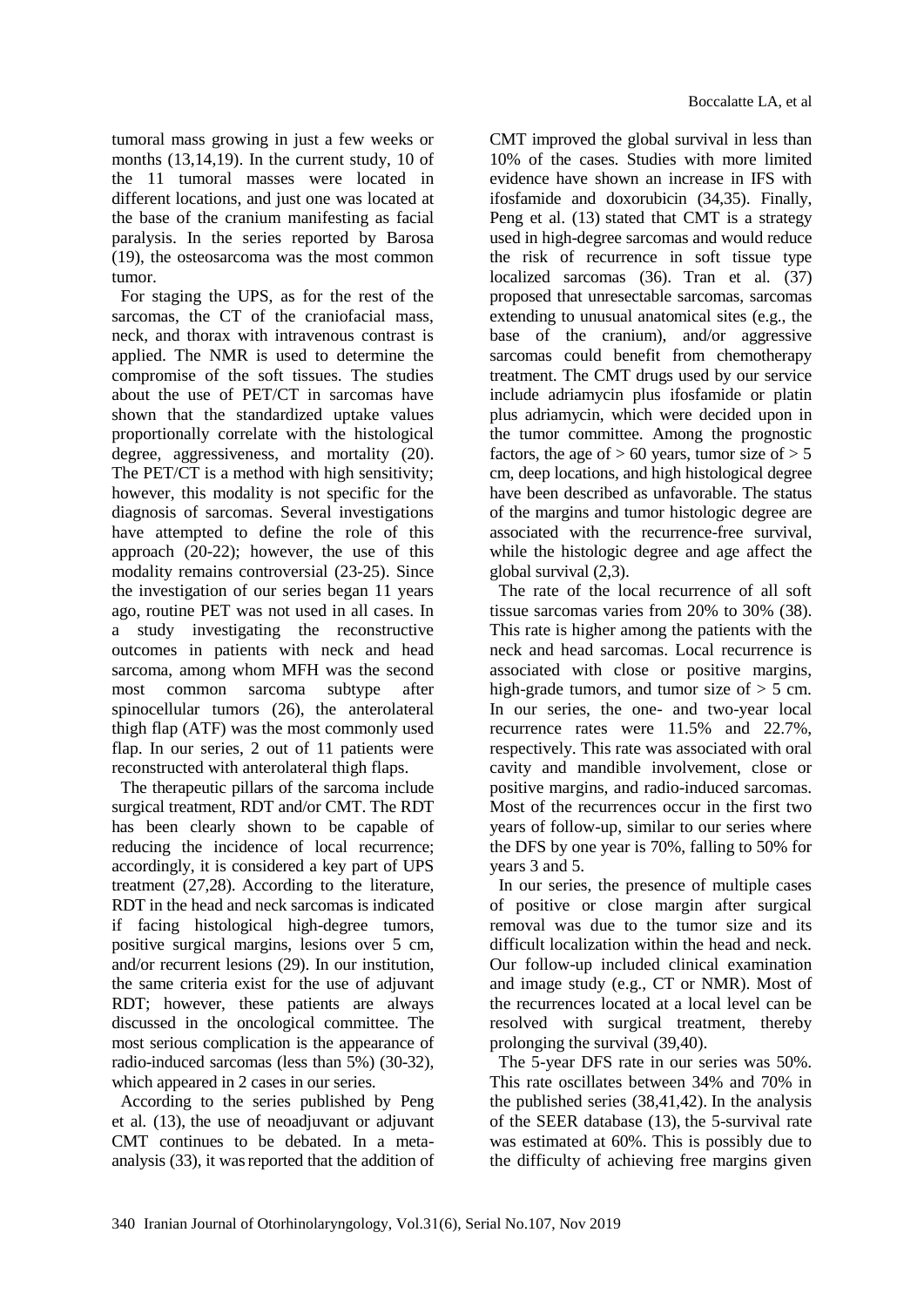Head and Neck Undifferentiated Pleomorphic Sarcomas

the proximity of the region's anatomical structures.

This retrospective case series has some limitations related to the study design. The present study solely investigated UPS; however, most of the published series included different tumor types in various locations. Head and neck sarcomas represent a heterogeneous group of tumors with different prognostic characteristics. The identification of the behavior of these tumors, their response to treatment, follow-up, and morbimortality is important to assess their prognoses.

#### *Conclusion*

Primary head and neck sarcomas are uncommon. The UPS is the most common tumor type, tending to be intermediate and high-grade tumors. Despite the new treatment modalities, surgery continues to be the gold standard of this malignancy. Surgical resection is feasible in more than 90% of patients, reaching an acceptable overall survival and DFS.

#### *References*

**1.** Gorsky M, Epstein JB. Craniofacial osseous and chondromatous sarcomas in British Columbia, a review of 34 cases.Oral Oncol 2000; 36:27–31.

**2.** Shellenberger T, Sturgis EM. Sarcomas of the head and neck region. Curr Oncol Rep 2009; 11: 135–42.

**3.** Aljabab AS, Nason RW, Kazi R, Pathak KA. Head and Neck Soft Tissue Sarcoma. [Indian](https://link.springer.com/journal/13193)  [Journal of Surgical Oncology](https://link.springer.com/journal/13193) December 2011; Volume 2[, Issue 4,](https://link.springer.com/journal/13193/2/4/page/1) pp 286–90.

**4.** Kraus DH, Dubner S, Harrison LB, Strong EW, Hajdu SI, Kher U, et al. Prognostic factors for recurrence and survival in head and neck soft tissue sarcomas.Cancer 1994; 74:697–702.

**5.** Patel SG, Shaha AR, Shah JP. Soft tissue sarcoma of the head and neck: an update. 2001; Am J Otolaryngol 22(1):2–18.

**6.** Kauffman SL, Stout AP.Histiocytic tumors (fibrous xanthoma and histiocytoma) in children. Cancer 1961; 14: 469-82.

**7.** Fletcher CDM, Mertens F, Lyon. World Health Organization Classification of Tumors: Pathology and Genetics of Tumors of Soft Tissue and Bone. 2002.

**8.** [Fletcher CD.](https://www.ncbi.nlm.nih.gov/pubmed/?term=Fletcher%20CD%5BAuthor%5D&cauthor=true&cauthor_uid=24164390) The evolving classification of soft tissue tumours - an update based on the new

2013 WHO classification. [Histopathology2](https://www.ncbi.nlm.nih.gov/pubmed/24164390)014; Jan;64 (1): 2-11.

**9.** Akerman M. Malignant fibrous histiocytoma--the commonest soft tissue sarcoma or a nonexistent entity?Acta Orthop Scand Suppl 1997; 273: 41-6.

**10.** Dehner LP. Malignant fibrous histiocytoma. Nonspecific morphologic pattern, specific pathologic entity, or both? Arch Pathol Lab Med 1988; 112(3): 236-7.

**11.** Fletcher CD. Pleomorphic malignant fibrous histiocytoma: fact or fiction? A critical reappraisal based on 159 tumors diagnosed as pleomorphic sarcoma.Am J Surg Pathol 1992 16(3): 213-28.

**12.** Hollowood K, Fletcher CD. Malignant fibrous histiocytoma: morphologic pattern or pathologic entity?Semin Diagn Pathol 1995; 12(3): 210-20.

**13.** [Peng KA,](https://www.ncbi.nlm.nih.gov/pubmed/?term=Peng%20KA%5BAuthor%5D&cauthor=true&cauthor_uid=25135525) [Grogan T,](https://www.ncbi.nlm.nih.gov/pubmed/?term=Grogan%20T%5BAuthor%5D&cauthor=true&cauthor_uid=25135525) [Wang MB.](https://www.ncbi.nlm.nih.gov/pubmed/?term=Wang%20MB%5BAuthor%5D&cauthor=true&cauthor_uid=25135525) Head and neck sarcomas: analysis of the SEER database. [Otolaryngol Head Neck Surg.](https://www.ncbi.nlm.nih.gov/pubmed/25135525) 2014 Oct;151(4): 627-33.

**14.** Tajudeen BA, Fuller J, Lai C, Grogan T, Elashoff D, Abemayor E et al.Head and neck sarcomas: the UCLA experience[.Am J Otolaryngol.](https://www.ncbi.nlm.nih.gov/pubmed/24721744) 2014 Jul-Aug; 35(4):476-81.

**15.** Potter BO, Sturgis EM. Sarcomas of the head and neck. Surg Oncol Clin Am. 2003 Apr; 12(2): 379-417.

**16.** [Clavien PA](https://www.ncbi.nlm.nih.gov/pubmed/?term=Clavien%20PA%5BAuthor%5D&cauthor=true&cauthor_uid=19638912)[,Barkun J](https://www.ncbi.nlm.nih.gov/pubmed/?term=Barkun%20J%5BAuthor%5D&cauthor=true&cauthor_uid=19638912)[,de Oliveira ML,](https://www.ncbi.nlm.nih.gov/pubmed/?term=de%20Oliveira%20ML%5BAuthor%5D&cauthor=true&cauthor_uid=19638912) [Vauthey JN,](https://www.ncbi.nlm.nih.gov/pubmed/?term=Vauthey%20JN%5BAuthor%5D&cauthor=true&cauthor_uid=19638912)[Dindo D](https://www.ncbi.nlm.nih.gov/pubmed/?term=Dindo%20D%5BAuthor%5D&cauthor=true&cauthor_uid=19638912)[,Schulick RDe](https://www.ncbi.nlm.nih.gov/pubmed/?term=Schulick%20RD%5BAuthor%5D&cauthor=true&cauthor_uid=19638912)t al. The Clavien-Dindo classification of surgical complications: five-year experience.Ann Surg 2009; 250:187–96.

**17.** American Joint Committee on Cancer (AJCC), Chicago, Illinois. The original source for this material is the AJCC Cancer Staging Manual, Seventh Edition (2010) published by Springer New York, Inc.

**18.** [Hardison SA,](https://www.ncbi.nlm.nih.gov/pubmed/?term=Hardison%20SA%5BAuthor%5D&cauthor=true&cauthor_uid=22999710) [Davis PL,](https://www.ncbi.nlm.nih.gov/pubmed/?term=Davis%20PL%203rd%5BAuthor%5D&cauthor=true&cauthor_uid=22999710) [Browne](https://www.ncbi.nlm.nih.gov/pubmed/?term=Browne%20JD%5BAuthor%5D&cauthor=true&cauthor_uid=22999710)  [JD.](https://www.ncbi.nlm.nih.gov/pubmed/?term=Browne%20JD%5BAuthor%5D&cauthor=true&cauthor_uid=22999710)Malignant fibrous histiocytoma of the head and neck: a case series. [Am J Otolaryngol.2](https://www.ncbi.nlm.nih.gov/pubmed/22999710)013 Jan-Feb;34(1):10-5.

**19.** [Barosa J,](https://www.ncbi.nlm.nih.gov/pubmed/?term=Barosa%20J%5BAuthor%5D&cauthor=true&cauthor_uid=24656875) [Ribeiro J,](https://www.ncbi.nlm.nih.gov/pubmed/?term=Ribeiro%20J%5BAuthor%5D&cauthor=true&cauthor_uid=24656875) [Afonso L,](https://www.ncbi.nlm.nih.gov/pubmed/?term=Afonso%20L%5BAuthor%5D&cauthor=true&cauthor_uid=24656875) Fernandes J, Monteiro E. Head and neck sarcoma: analysis of 29 cases. [Eur Ann Otorhinolaryngol Head Neck](https://www.ncbi.nlm.nih.gov/pubmed/24656875)  [Dis,](https://www.ncbi.nlm.nih.gov/pubmed/24656875) 2014 Apr;131(2):83-6.

**20.** [Nieweg OE,](https://www.ncbi.nlm.nih.gov/pubmed/?term=Nieweg%20OE%5BAuthor%5D&cauthor=true&cauthor_uid=8667056) [Pruim J,](https://www.ncbi.nlm.nih.gov/pubmed/?term=Pruim%20J%5BAuthor%5D&cauthor=true&cauthor_uid=8667056) [Van Ginkel RJ,](https://www.ncbi.nlm.nih.gov/pubmed/?term=van%20Ginkel%20RJ%5BAuthor%5D&cauthor=true&cauthor_uid=8667056) [Hoekstra HJ,](https://www.ncbi.nlm.nih.gov/pubmed/?term=Hoekstra%20HJ%5BAuthor%5D&cauthor=true&cauthor_uid=8667056) [Paans AM,](https://www.ncbi.nlm.nih.gov/pubmed/?term=Paans%20AM%5BAuthor%5D&cauthor=true&cauthor_uid=8667056) [Molenaar WM.](https://www.ncbi.nlm.nih.gov/pubmed/?term=Molenaar%20WM%5BAuthor%5D&cauthor=true&cauthor_uid=8667056) Fluorine-18-fluorodeoxyglucose PET imaging of soft-tissue sarcoma.J Nucl Med 1996; 37(2): 257-61.

**21.** Eary JF, O'Sullivan F, Powitan Y, Chandhury K, Vernon C, Bruckner JD.Sarcoma tumor FDG uptake measured by PET and patient outcome: a retrospective analysis.Eur J Nucl Med Mol Imaging 2002, 29(9): 1149-54.